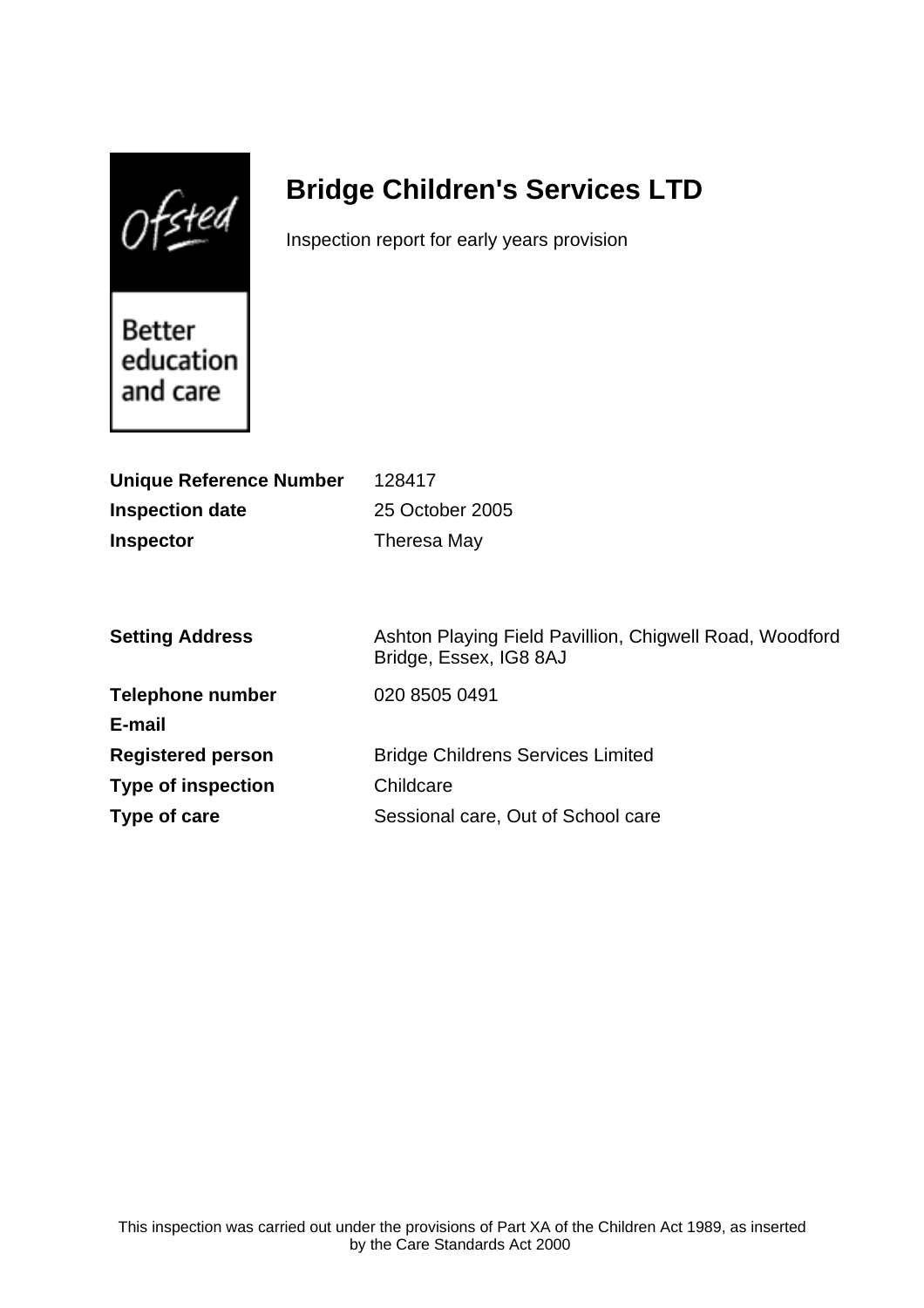# **ABOUT THIS INSPECTION**

The purpose of this inspection is to assure government, parents and the public of the quality of childcare and, if applicable, of nursery education. The inspection was carried out under Part XA Children Act 1989 as introduced by the Care Standards Act 2000 and, where nursery education is provided, under Schedule 26 of the School Standards and Framework Act 1998.

This report details the main strengths and any areas for improvement identified during the inspection. The judgements included in the report are made in relation to the outcomes for children set out in the Children Act 2004; the National Standards for under 8s day care and childminding; and, where nursery education is provided, the Curriculum guidance for the foundation stage.

The report includes information on any complaints about the childcare provision which Ofsted has received since the last inspection or registration or 1 April 2004 whichever is the later.

## **The key inspection judgements and what they mean**

Outstanding: this aspect of the provision is of exceptionally high quality Good: this aspect of the provision is strong Satisfactory: this aspect of the provision is sound Inadequate: this aspect of the provision is not good enough

For more information about early years inspections, please see the booklet Are you ready for your inspection? which is available from Ofsted's website: www.ofsted.gov.uk.

# **THE QUALITY AND STANDARDS OF THE CARE**

On the basis of the evidence collected on this inspection:

The quality and standards of the care are good. The registered person meets the National Standards for under 8s day care and childminding.

## **WHAT SORT OF SETTING IS IT?**

Bridge Play Centre was registered in January 2000. It operates from the sports pavilion situated in Ashton playing fields in Woodford Bridge in the London Borough of Redbridge.

A maximum of 20 children between the ages of 5 and 8 years may attend the Out of school club at any one time. Children up to the age of 11 also attend. Children with special needs are supported.

The club operates from 15:15 to 18:15 from Monday to Friday during school term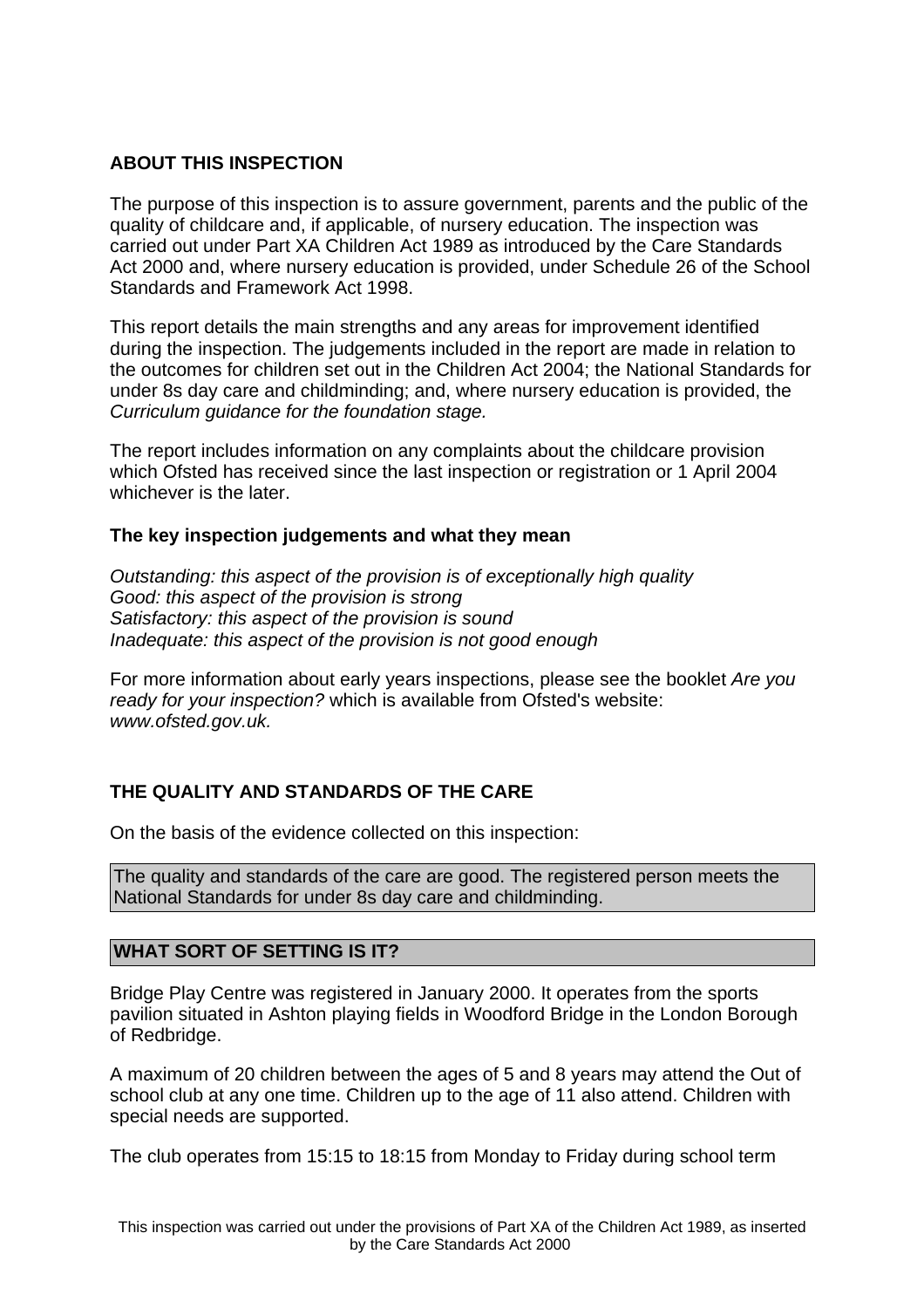times and from 08:00 to 18:15. Monday to Friday during school holidays. The number of children on roll varies.

There are currently 4 permanent staff members who work with the children. The manager has a level 3 qualification and a team of staff, at least half of these have appropriate early years qualifications.

## **THE EFFECTIVENESS OF THE PROVISION**

#### **Helping children to be healthy**

The provision is good.

Children are involved in keeping their environment tidy, staff are good role models as children take their lead. At the end of the session they help to tidy the toys away. Staff promote good routines of personal hygiene for children. Children are reminded to wash their hands before they have their lunch. As the children come out of the bathroom one of them said 'I wash my hands to get rid of the germs'. Before the children sit down for lunch the staff wipe down the tables to ensure they are clean and hygienic.

Fresh drinking water is available for children at all times. Children bring a packed lunch and parents are advised on what to give the children and how to keep it fresh.

Children enjoy regular physical activities using a partitioned area of the hall and the safe secure outside play area to run, jump and play ball games.

## **Protecting children from harm or neglect and helping them stay safe**

The provision is good.

Children's safety is promoted through good systems for identifying risks. Regular checks are carried out on the environment and the equipment used. Children understand the need for rapid emergency evacuation; they behave well and comply with the requests of staff.

Children are protected by clear procedures to ensure that staff and volunteers that may not have been vetted are supervised at all times. Children are supervised at all times. They are protected by the staffs sound knowledge of procedures to follow if they have concerns. However, the Child protection statement does not include contact names and telephone numbers for the local police and social services.

#### **Helping children achieve well and enjoy what they do**

The provision is good.

Children form firm friendships with each other; they are happy and settle well. New children are greeted by staff and helped to select activities and play materials that interest them. Effective questioning from staff help children to chatter about the Halloween activity. Children excitedly told the inspector that they are going to make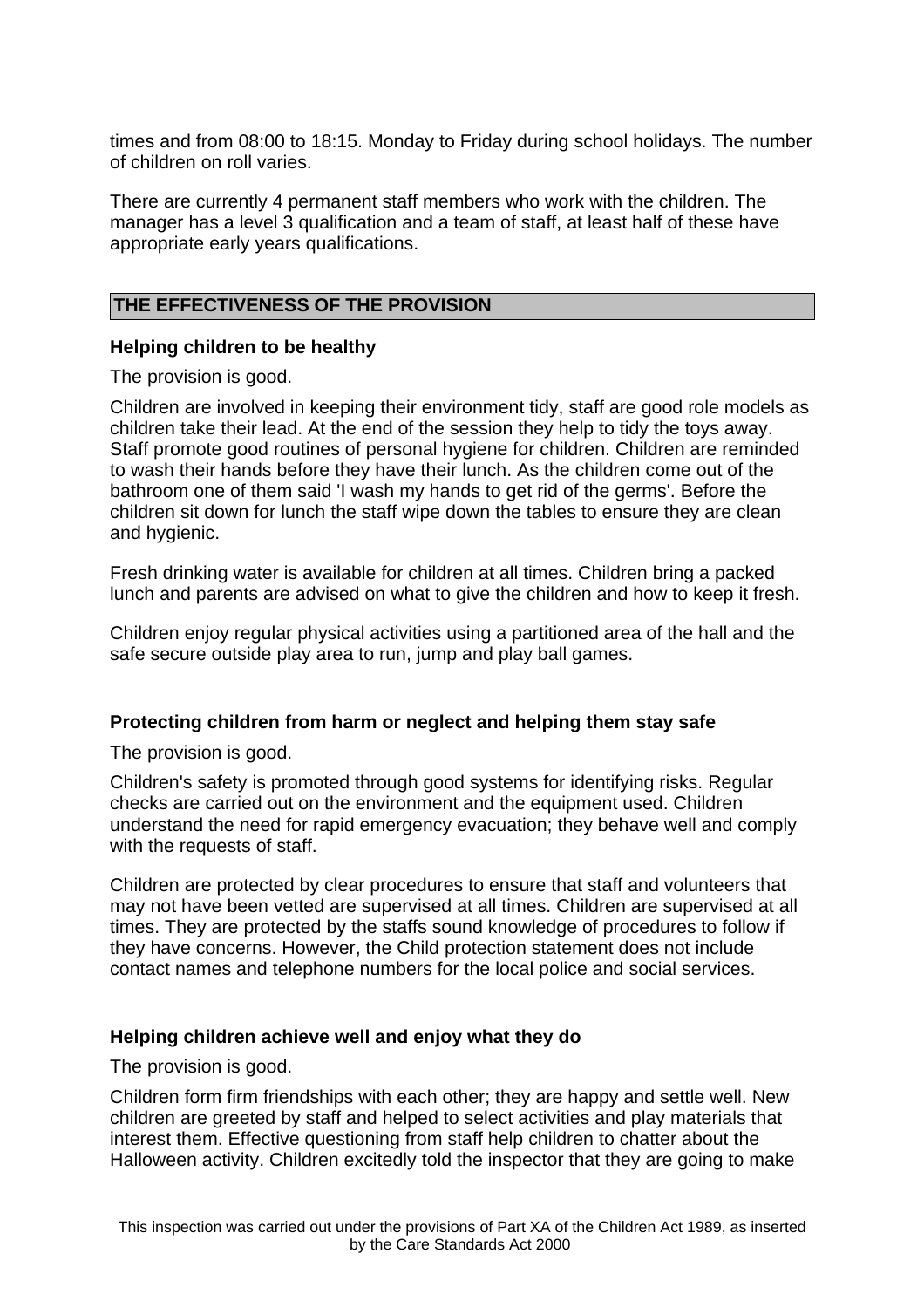witches' hats and skeletons after lunch.

Children's activities are planned. Their age, development and interest are considered and the children also have an input. The children enjoy a wide range of activities to develop their physical skills. Resources are pre-selected but there are opportunities for children to explore, investigate, to choose resources and activities that interest them.

## **Helping children make a positive contribution**

The provision is good.

Children are generally well behaved; children are reminded of the rules and they know what is expected from them. Children are starting to understand responsibility and care of others when older children 'buddy' the younger. Children feel welcome and valued. Children with special needs are strongly supported. Staff implement different strategies to enable children to participate fully during the sessions.

Children are developing a sense of the wider community by planned events and activities. Parents are welcomed and information is obtained to ensure consistency of care for children while at the club. However the complaints procedure does not include how parents can contact Ofsted. Parents are kept informed of their children's well being by the key workers.

## **Organisation**

The organisation is good.

The club's policy and procedures ensure that staff are vetted and qualified to work with children. Children are occupied and engaged in a good range of play activities during their time at the club. Written agreements with parents and personal records are held for each child. Effective registration methods are implemented.

The setting is meeting the needs of all the children for whom it provides care

#### **Improvements since the last inspection**

The Manager has a level three qualification in Play work and 50% of the staff has an early year's qualification to ensure the children's needs are met effectively.

Children are assigned a key worker to ensure children are supported and for parents to know who to go to when they want to find out information about their children's day.

The main hall is organised in to areas, with access to other rooms and outside area and ensures the group size does not exceed 26. This allows children to be able to move freely and comfortably around the club.

The toilet facilities have been replaced which ensures better hygiene arrangements.